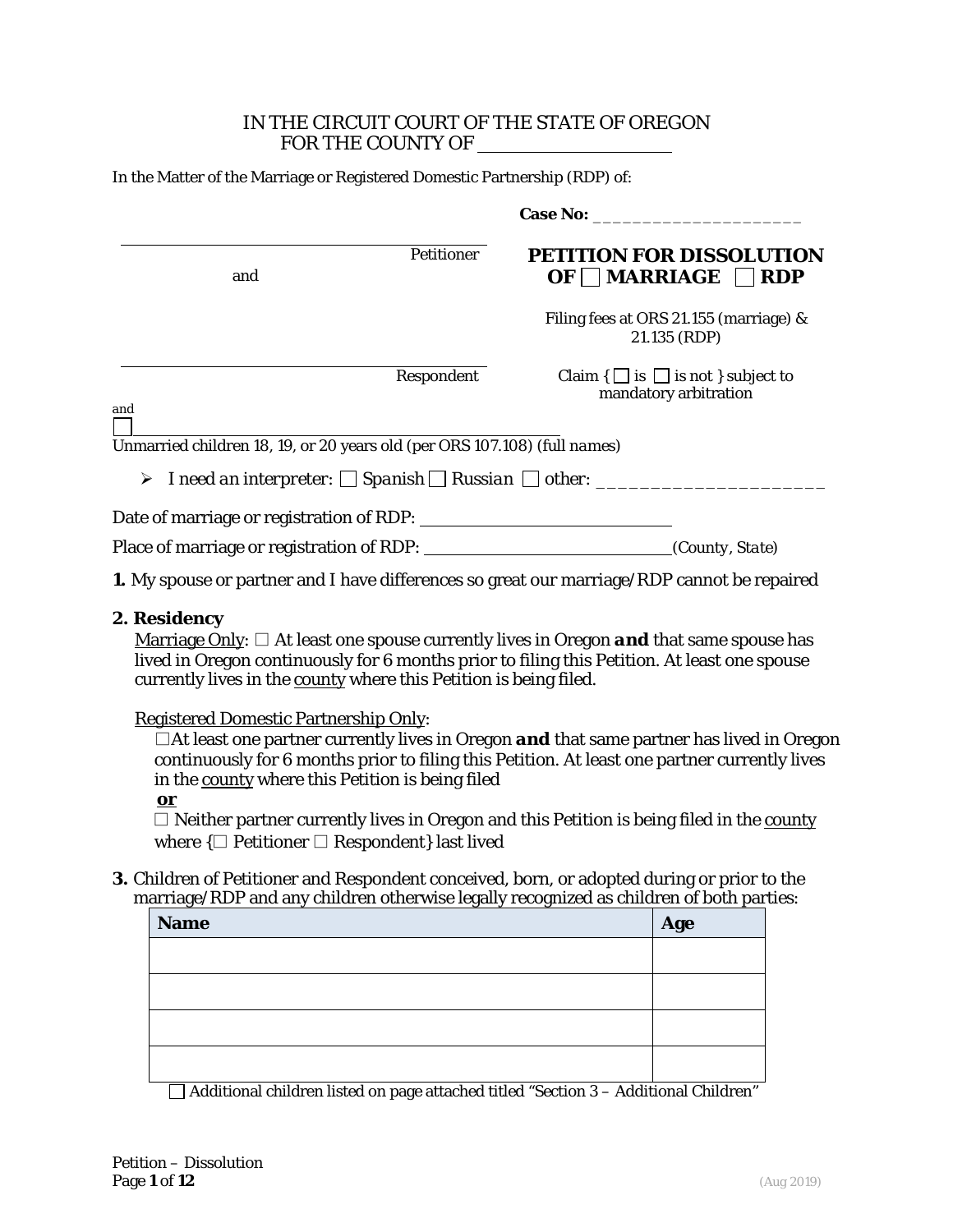Name and age of any child conceived or born during this marriage/RDP who is NOT the child of both parties

 $\Box$ Neither party is now pregnant

□Petitioner □ Respondent is pregnant (and) the other party □ is □ is not the parent of this child. The expected date of the child's birth is

**4.** By filing this petition, I acknowledge that I am bound by the terms of the **Statutory Restraining Order (SRO)** prohibiting either party from disposing of marital/partnership assets. I understand that this restraining order is effective as soon as this *Petition* and the *Summons* are served on Respondent.

### **5. Other Case Information**

#### **5A. Pending Cases**

List any other domestic relations case that has been started but not yet finished in any state between the parties *(including child or spousal/partner support, dissolution (divorce), annulment, separation, custody, paternity, juvenile court, or modifications)*

| Name of Court or<br>Agency | Case No. | Involves:<br>(check all that apply)   |
|----------------------------|----------|---------------------------------------|
|                            |          | Dissolution, annulment, or separation |
|                            |          | Spousal/partner support               |
|                            |          | <b>Child Support</b>                  |
|                            |          | <b>Custody/Parenting Time</b>         |
|                            |          | <b>Restraining Order</b>              |
|                            |          | Juvenile Dependency/Delinquency       |
|                            |          | Dissolution, annulment, or separation |
|                            |          | Spousal/partner support               |
|                            |          | <b>Child Support</b>                  |
|                            |          | <b>Custody/Parenting Time</b>         |
|                            |          | <b>Restraining Order</b>              |
|                            |          | Juvenile Dependency/Delinquency       |

 $\Box$  Additional information attached

### **5B. Existing Orders or Judgments**

List any existing order or judgment in this or any other state between the parties **and** attach a copy of the signed order or judgment *(including child support (whether or not it is currently effective), dissolution (divorce), annulment, separation, custody, paternity, juvenile court, modification, or restraining/protective orders)*

| Name of Court or                     | Case No. | $\sim$ $\sim$<br>Date | Involves:                             |
|--------------------------------------|----------|-----------------------|---------------------------------------|
| Agency                               |          | <b>Signed</b>         | (check all that apply)                |
|                                      |          |                       |                                       |
|                                      |          |                       | Dissolution, annulment, or separation |
|                                      |          |                       | Spousal/partner support               |
| *Result (if custody/parenting time): |          |                       | <b>Child Support</b>                  |
|                                      |          |                       | Custody/Parenting Time*               |
|                                      |          |                       | <b>Restraining Order</b>              |
|                                      |          |                       | Juvenile Dependency/Delinquency       |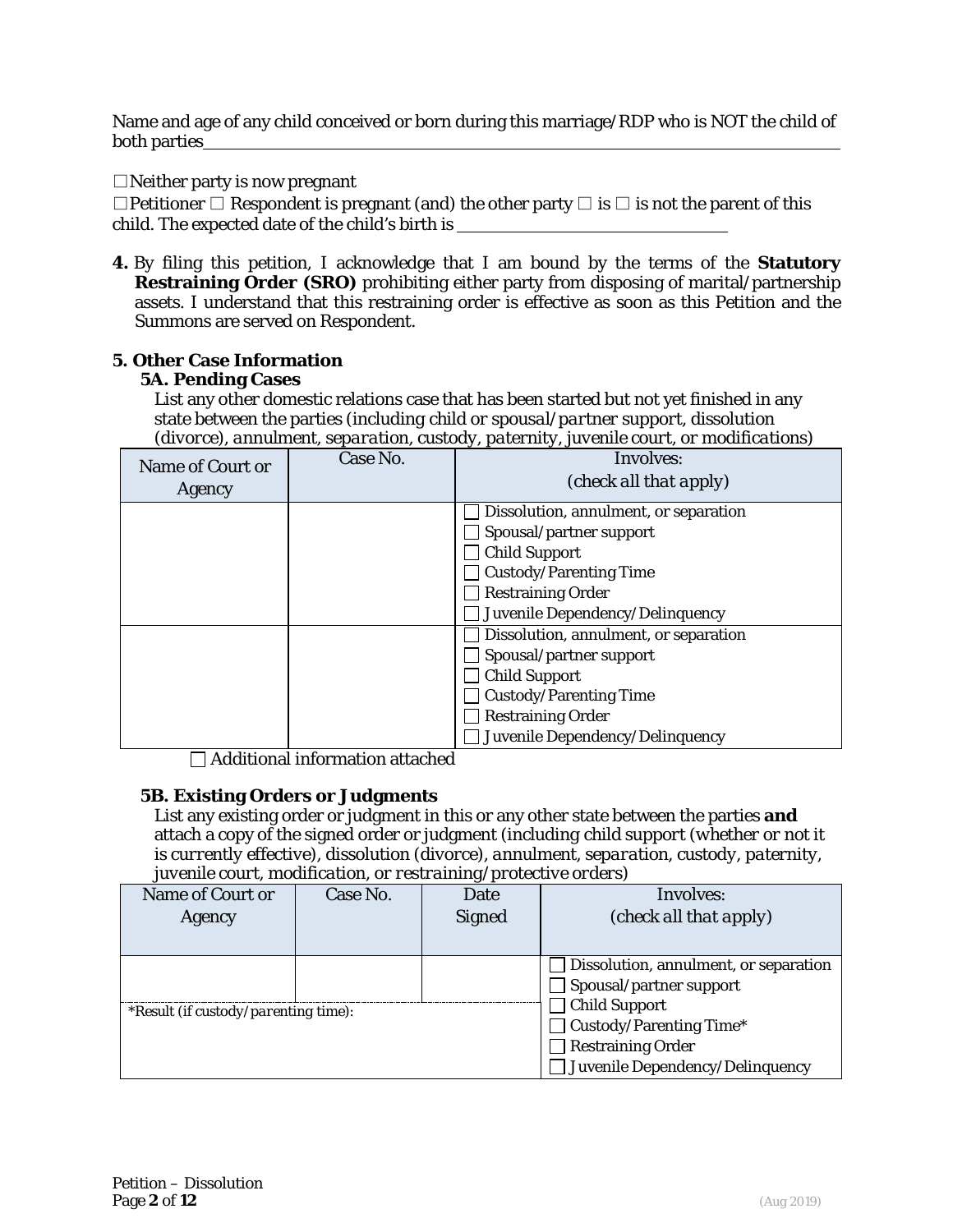|                                      | Dissolution, annulment, or separation |
|--------------------------------------|---------------------------------------|
|                                      | Spousal/partner support               |
|                                      | <b>Child Support</b>                  |
| *Result (if custody/parenting time): | Custody/Parenting Time*               |
|                                      | <b>Restraining Order</b>              |
|                                      | Juvenile Dependency/Delinquency       |
|                                      | Dissolution, annulment, or separation |
|                                      | Spousal/partner support               |
|                                      | <b>Child Support</b>                  |
| *Result (if custody/parenting time): | Custody/Parenting Time*               |
|                                      | <b>Restraining Order</b>              |
|                                      | Juvenile Dependency/Delinquency       |
|                                      | Dissolution, annulment, or separation |
|                                      | Spousal/partner support               |
|                                      | <b>Child Support</b>                  |
| *Result (if custody/parenting time): | Custody/Parenting Time*               |
|                                      | <b>Restraining Order</b>              |
|                                      | Juvenile Dependency/Delinquency       |
| Additional information attached      |                                       |

# *CHILDREN*

A No-Contact Order (criminal or other) prohibits Respondent from exercising parenting time

Case # County/State:

#### **6. UCCJEA Information (Uniform Child Custody Jurisdiction and Enforcement Act)**  You must advise the court if any of this information changes

**6A**. Besides those listed above, list any case about the CUSTODY or PARENTING TIME (visitation) of the minor children named in this case that you participated in *(include any that were filed but dismissed or denied by the court, and any filed by or against someone other than the Petitioner and Respondent in this case.)* 

| Name of Court | <b>State</b> | Case No. | Date of final<br>decision | Result<br>(include names of<br>affected children) |
|---------------|--------------|----------|---------------------------|---------------------------------------------------|
|               |              |          |                           |                                                   |
|               |              |          |                           |                                                   |

**6B.** List any OTHER legal proceeding that may affect the outcome of this case *(including enforcement of domestic violence or protective orders, adoption, termination of parental rights, or guardianship involving any of the children pending in any state)*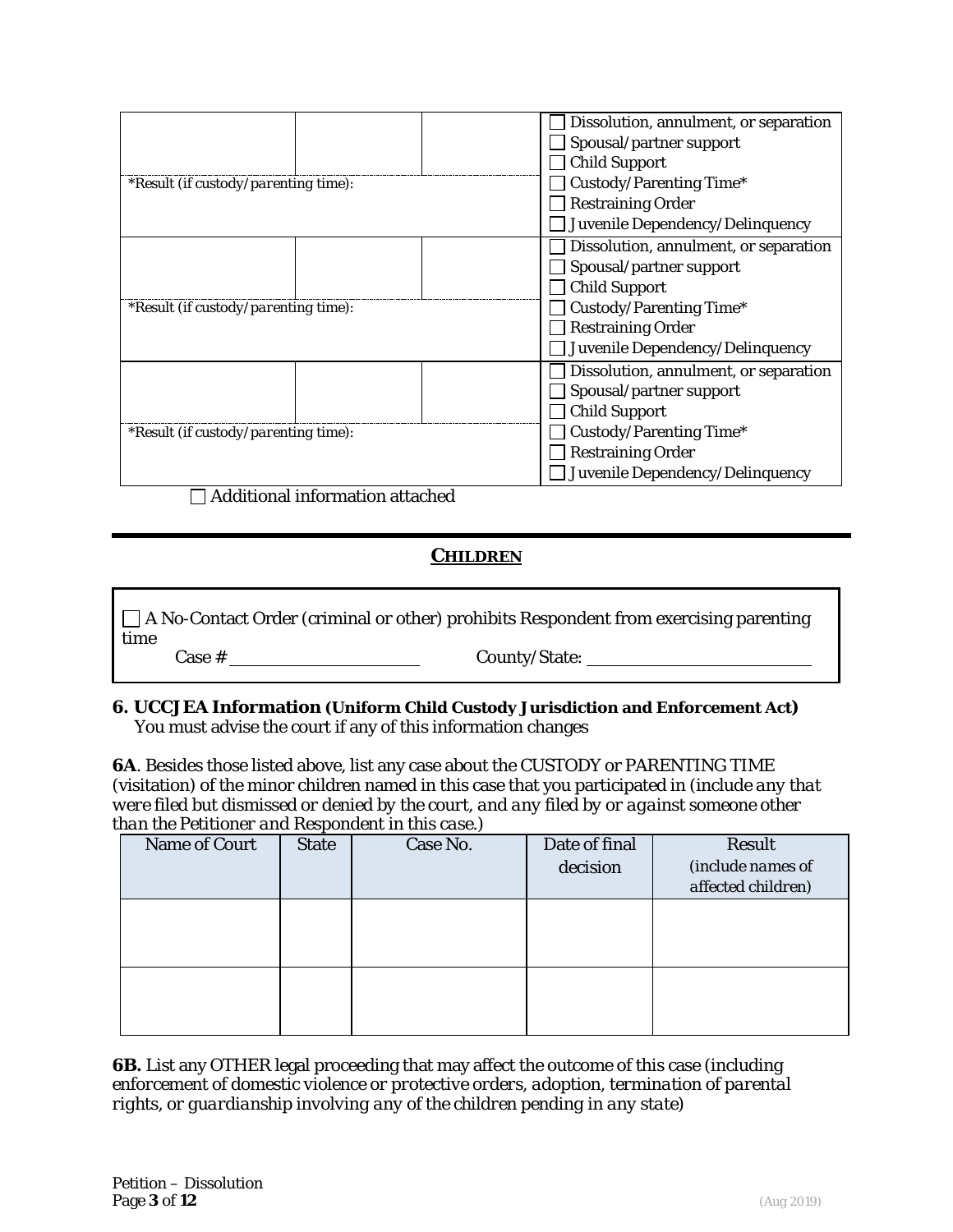| Name of Court or<br>Agency | <b>State</b> | Case No. | <b>Type of Case</b> | <b>Affected Children</b> |
|----------------------------|--------------|----------|---------------------|--------------------------|
|                            |              |          |                     |                          |
|                            |              |          |                     |                          |

**6C.** List the places where the **minor** children have lived in the last five years, the names of the people they lived with at that time, and *current* contact addresses for those people

#### **Current:**

| <b>Child's Name</b> | <b>Current Address</b> | Lives with:                            |
|---------------------|------------------------|----------------------------------------|
|                     |                        | Petitioner     Respondent              |
|                     |                        | l Other:                               |
|                     |                        | $\mathsf{Pettioner} \ \Box$ Respondent |
|                     |                        | Other:                                 |

#### **Residences:**

| <b>Dates</b><br>From/To | <b>County, State</b> | Name of<br>Parent/Caretaker | <b>Contact Address of</b><br>Parent/Caretaker | Which<br>Children |
|-------------------------|----------------------|-----------------------------|-----------------------------------------------|-------------------|
|                         |                      |                             |                                               |                   |
|                         |                      |                             |                                               |                   |
|                         |                      |                             |                                               |                   |
|                         |                      |                             |                                               |                   |
|                         |                      |                             |                                               |                   |
|                         |                      |                             |                                               |                   |
|                         |                      |                             |                                               |                   |
|                         |                      |                             |                                               |                   |

□ Additional page attached titled "Section 6A-UCCJEA"

#### **Additional Caregivers:**

| <b>Dates</b> | Name of          | Where did they live  | <b>Contact Address of</b> | Which           |
|--------------|------------------|----------------------|---------------------------|-----------------|
| From/To      | Parent/Caretaker | with this caretaker? | Parent/Caretaker          | <b>Children</b> |
|              |                  |                      |                           |                 |
|              |                  |                      |                           |                 |
|              |                  |                      |                           |                 |
|              |                  |                      |                           |                 |

#### **6D**. □ The children listed in Section 3 have continuously lived in Oregon for the six months before the filing of this *Petition*, except for the children named below

The following children have **not** live in Oregon continuously for six months: *(names)*

There is another basis for Oregon to address these children. *Explain:*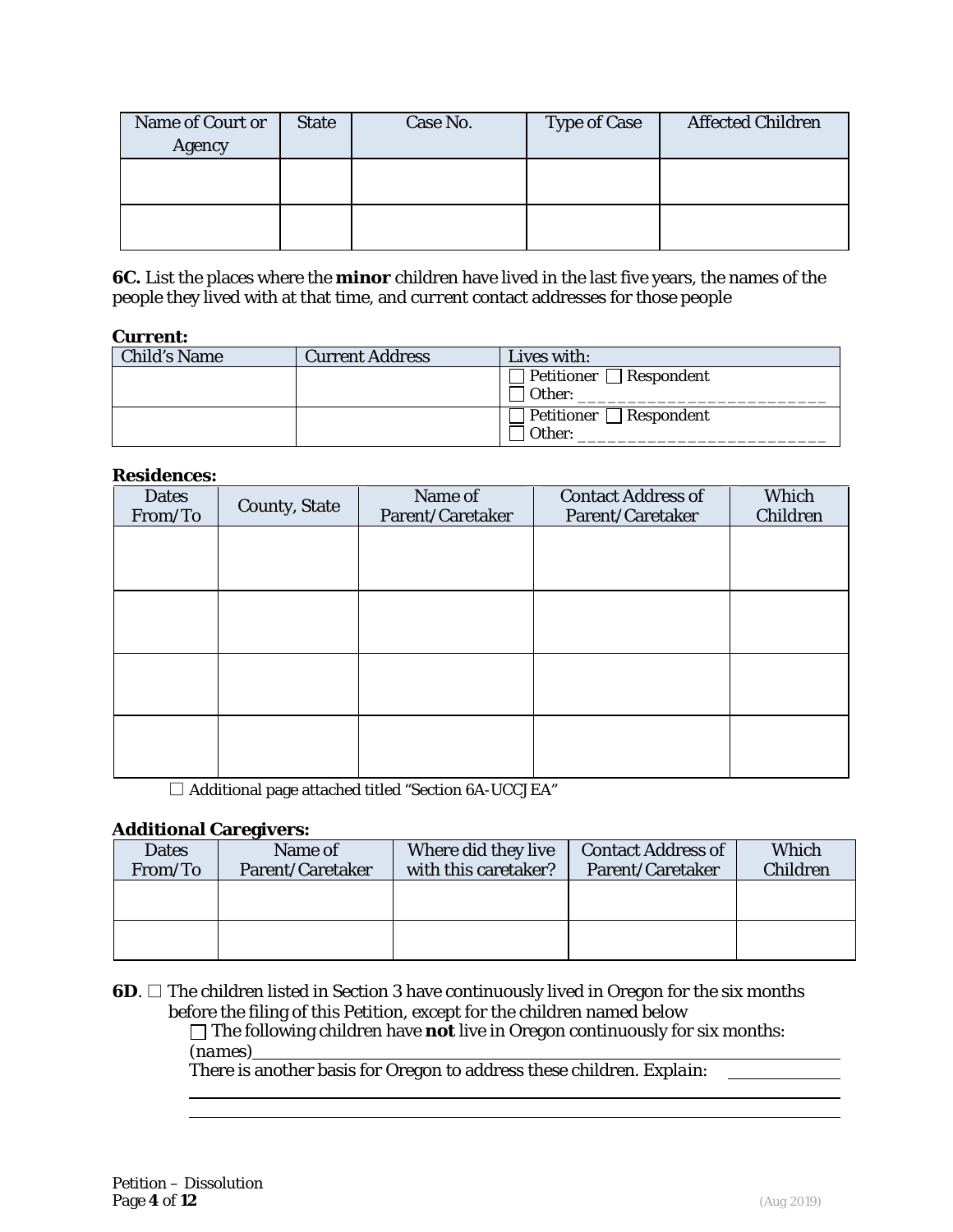**6E**. I do not know any person other than the other parent who has physical custody of the children or who claims to have custody, visitation, or parenting time rights

□ except for *(list name and address):*

## **7. Custody and Parenting Time**

Custody of the children should be awarded as follows:

□ Parties should have joint custody of the following children *(list names)*:

□ I should be awarded sole custody of the following children *(list names)*:

□ Respondent should be awarded sole custody of the following children *(list names)*:

|         | Parenting time should be awarded $\Box$ as set forth in the attached <b>Parenting Plan</b> , labeled |  |
|---------|------------------------------------------------------------------------------------------------------|--|
| Exhibit | $or \Box$ as follows                                                                                 |  |

□ Parenting time should be supervised by

 $\Box$  Any cost of supervision should be paid by  $\Box$  Petitioner  $\Box$  Respondent  $\Box$  Other:

| $\Box$ Respondent should not be granted parenting time because this would endanger the health |
|-----------------------------------------------------------------------------------------------|
| or safety of the children. State supporting facts:                                            |

### **Relocation**

 $\Box$  I should be allowed to move more than 60 miles further distant from the respondent without advance written notice because good cause exists *(explain)*:

### **Contact Information**

 $\Box$  I should not be required to provide contact information to Respondent or to contact Respondent in case of emergency circumstances or substantial change in the health of the children *(explain)*:

### **Parental Authority under ORS 107.154**

Respondent should not have authority under ORS 107.154 *(explain)*: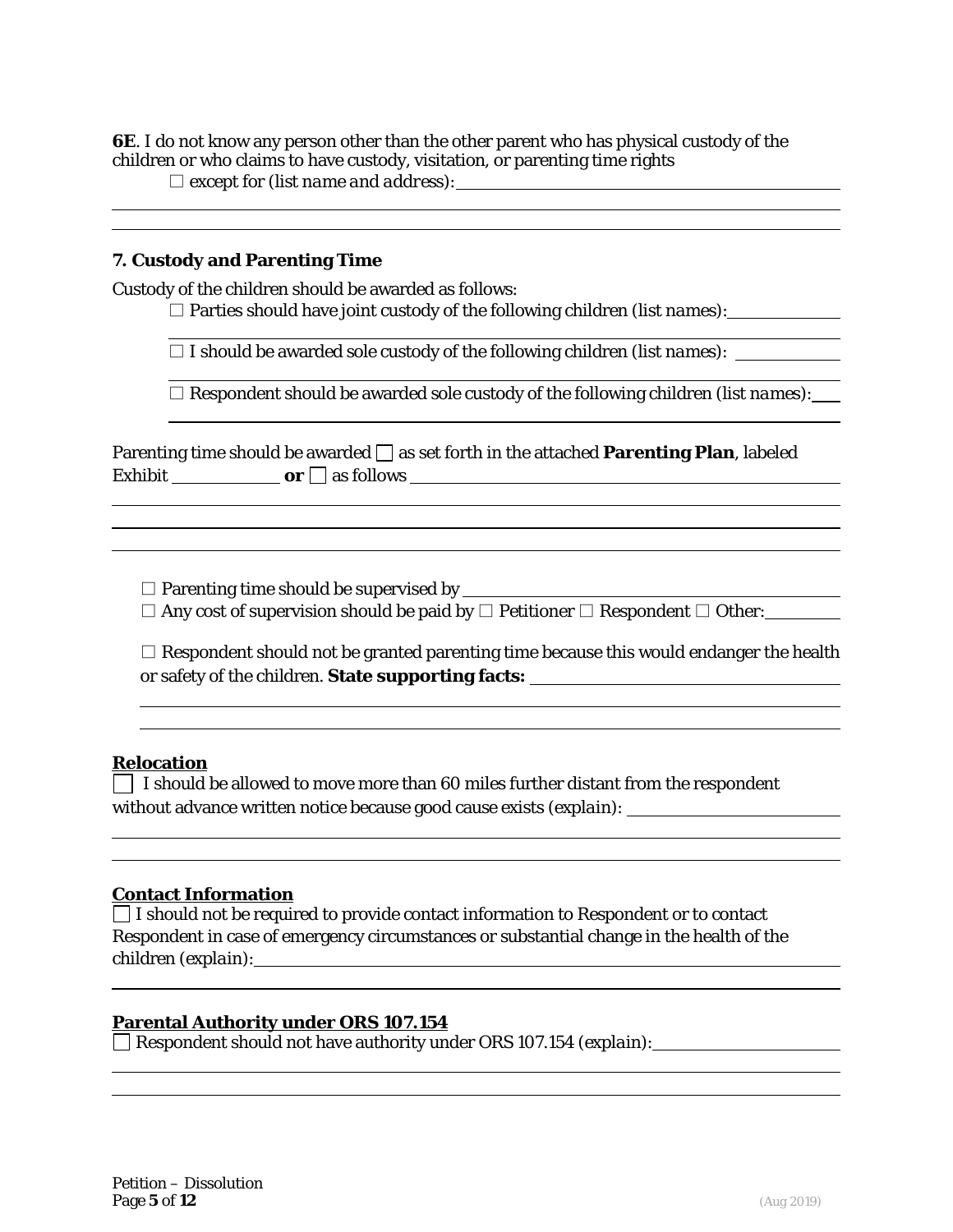#### **8. Support**

#### **A. Child Support**

| There <b>IS</b> an existing child support order in the monthly amount of $\hat{\mathbf{S}}$ |               |
|---------------------------------------------------------------------------------------------|---------------|
|                                                                                             |               |
| The court case $\#$ is $\_$                                                                 | and the Child |
| Support Program (CSP)# is                                                                   |               |
| $\Box$ I <u>do not</u> want to change this amount <i>(skip to section 8D, below)</i>        |               |
| $\Box$ I $\underline{do}$ want to change this amount because circumstances have changed     |               |
| significantly since the order was issued. Explain the change                                |               |
|                                                                                             |               |
|                                                                                             |               |
|                                                                                             |               |
| (fill in the sections below with the new amount you are requesting)                         |               |
| $\sim$ $\sim$                                                                               |               |

#### *(or)*

There **IS NOT** an existing child support order from any other court or agency I *am not* requesting child support *because*

*(skip to section 8E, below)* I *am* requesting child support *(fill in the sections below)*

**A.1. Support** *(including Cash Medical Support, see instructions)* **is presumed to be unavailable** because the parent who would pay *(check all that apply)*:

> receives cash payments from a **public assistance** program including TANF or SSI

 $\Box$  is (or is expected to be) **incarcerated** (in jail or prison for at least 6 months) and has income less than \$200 per month

Support should be ordered despite the presumption *(explain why and complete section 8.A.2, below)*:

### **A.2. Support should be ordered payable:**

| $\mathbf{by}$ Petitioner Respondent                                                                                                                         |
|-------------------------------------------------------------------------------------------------------------------------------------------------------------|
| <b>to</b> $\Box$ Petitioner $\Box$ Respondent $\Box$ Adult Child Attending School (name):                                                                   |
| on the first day of each month                                                                                                                              |
| <b>beginning</b> $\Box$ the month following entry of this judgment or $\Box$ the date of service                                                            |
| of this Petition                                                                                                                                            |
| The total monthly amount should be:<br>$\Box$ Determined under the Oregon child support guidelines prior to judgment<br>(or)<br>which is <i>(check one)</i> |
| $\Box$ the amount presumed correct as reflected on the child support guideline<br>worksheets attached to this petition (or)                                 |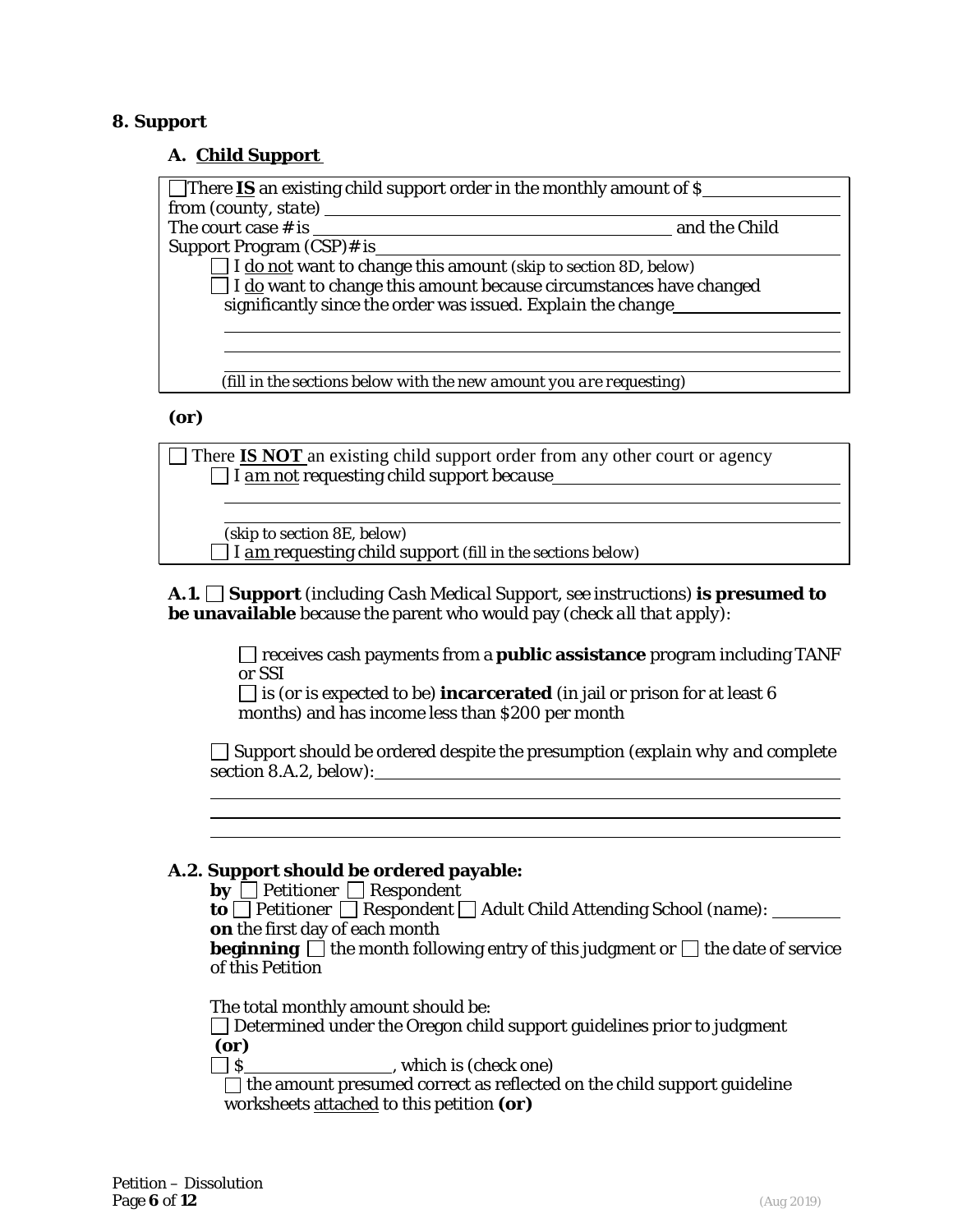$\Box$  different from the amount presumed correct by the child support guidelines because the guideline amount would be unjust or inappropriate *(explain)*:

# **B. Medical Support**

Medical support has already been ordered in another case as noted in Section 4 above The existing order should not be changed. *(skip to Section C below)* The existing order should be changed *(fill out the sections below)*. I have also requested a change of child support above.

*If medical support has not been ordered in another case, complete sections below*

### **B.1. Health Insurance Coverage**

 $\Box$  Petitioner  $\Box$  Respondent  $\Box$  both parents should be ordered to provide health insurance coverage throughout the period of the child support obligation

#### **Cash Medical Support**

*(If health insurance is not available, then the parent who is ordered to pay child support will also be ordered to pay cash medical support according to the Child Support Guidelines unless the court finds reason not to)* 

Cash Medical Support should **not** be ordered because:

 $\Box$  Support is presumed to be unavailable for the reason marked in Section 8.A.1, above *(Note: if you asked that support be awarded anyway, do not mark this box)* 

 $\Box$  the parent paying child support has income at or below Oregon's minimum wage for full-time employment, so cash medical support should not be ordered

The children's medical needs will be met by the *Uninsured Medical Expenses* provision below

Other *(explain)*:

### **B.2. Uninsured Medical Expenses**

Uninsured medical expenses should not be awarded *or*

 $\Box$  Petitioner should pay  $\Box$  % and Respondent should pay  $\Box$  % of the unreimbursed costs of the children's reasonable medical, dental, and vision care*.* This does not include ordinary expenses like nonprescription medication, bandages, vitamins, and copays for regular checkups, which the parents are presumed to provide for the children in proportion to their parenting time. This obligation is in addition to any child support *and* will be **offset** by any cash medical support ordered above.

*or*

This obligation should be **in addition** to any child support and cash medical support ordered above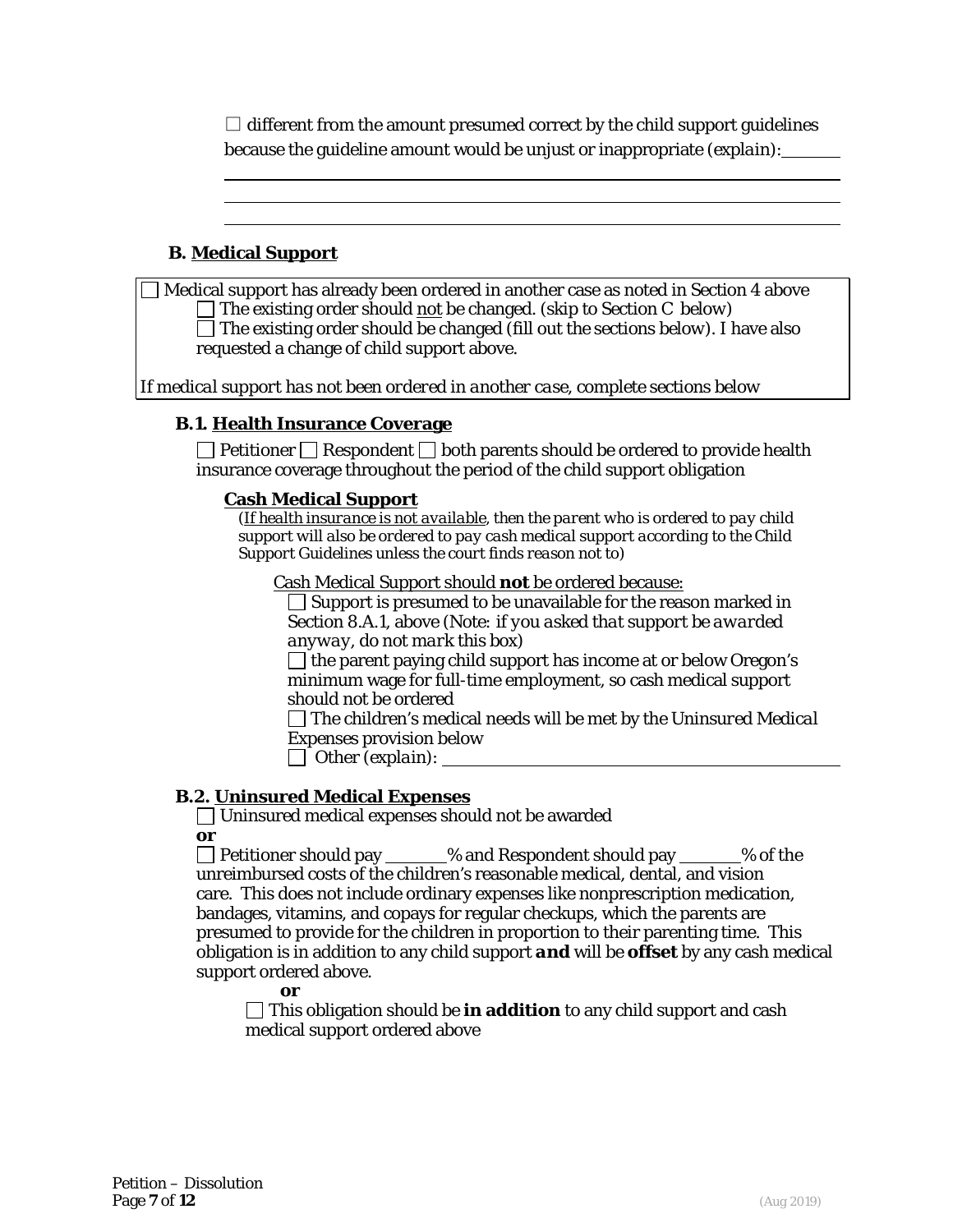# **C. Payment**

*How should payments be made?* 

I understand that payments will be made by income withholding unless an exception applies

 $\Box$  I request an exception to the income withholding requirement of ORS 25.378 so that payment can be made another way because good cause exists

 $\Box$  Petitioner and Respondent have agreed in writing to the following alternative payment method *(explain)*:

<u> 1989 - Johann Stoff, deutscher Stoffen und der Stoffen und der Stoffen und der Stoffen und der Stoffen und der</u>

Other exception under ORS 25.396 *(explain)*:

# *Where should payments go?*

All support payments should be made to the Department of Justice, Child Support Accounting Unit, P.O. Box 14506, Salem, Oregon, 97309 *or*

 $\Box$  An exception to income withholding applies as noted above. All support payments should be made to the recipient's checking or savings account. The receiving parent should be ordered to provide the paying parent with current deposit slips or bank name, account name, and account number.

*or* 

Other *(explain)*:

*(only available if you request an exception to income withholding, above)*

### *Adult Child Attending School*

The Division of Child Support (DCS)should pay support for an adult child attending school directly to the child unless good cause exists for payment to be made another way

 $\Box$  GOOD CAUSE exists for DCS not to pay support directly to a child attending school *(explain)*:

#### **D. Length of child support**

Support should end when the last child *(check one)*:

 $\Box$  reaches age 18, or if the child qualifies as a child attending school under ORS 107.108, age 21

 $\Box$  reaches age 18

or becomes self-supporting, emancipated, or married

#### **E. Tax Dependents**

*(Note that the judgment is not binding on the IRS and will not provide a defense if the parties fail to comply with IRS regulations in any given tax year. Speak to a lawyer or tax professional.)* 

 $\Box$  Petitioner  $\Box$  Respondent should be permitted to claim the following children as dependents for tax purposes beginning with the **tax** year this judgment is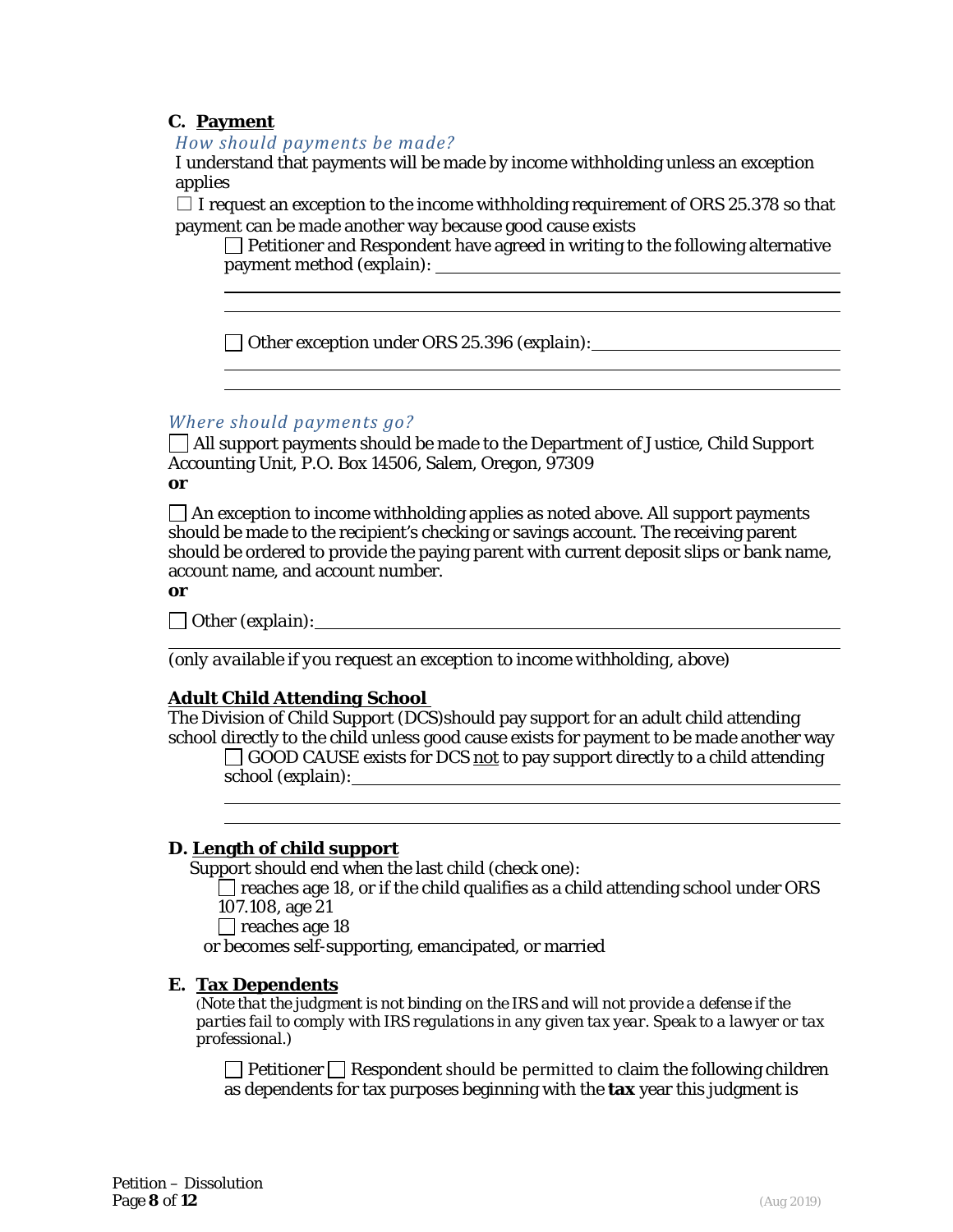entered. The other parent must complete any IRS waivers or forms necessary to accomplish this order in each tax year and must not file contradictory tax returns. *List names*:

| <b>OR</b>               |  |  |
|-------------------------|--|--|
| $\Box$ Other (specify): |  |  |

# **F. Life Insurance Coverage for Children**

 $\square$  The party paying support should carry life insurance for the benefit of the parties' children throughout the period of the support obligation. The coverage should be in the amount of  $\tilde{\S}$ 

# **9. Additional Provisions**

 $\square$  Additional page attached titled "Section 9 - Additional Provisions"

# *SPOUSAL/PARTNER SUPPORT*

# **10. Spousal/Partner Support and Life Insurance**

# **A. Support**

No spousal/partner support is requested *or*

Spousal/partner support should be paid by □ Petitioner to Respondent *(or)*

□ Respondent to Petitioner

| <b>Type of Support:</b>       | Payment Terms:*                                                                                                                                                                                                                                                    | <b>Based on these factors:</b> |
|-------------------------------|--------------------------------------------------------------------------------------------------------------------------------------------------------------------------------------------------------------------------------------------------------------------|--------------------------------|
| <b>Transitional</b>           | $\Box$ monthly payments beginning the month<br>following:<br>$\triangleright$ $\Box$ entry of this judgment or<br>$\triangleright \square$ the date of service of this <i>Petition</i><br>≻<br><u><math>or</math></u><br>Ending*:<br>Or $\Box$ lump sum payable by |                                |
| Compensatory<br>$\mathcal{S}$ | $\Box$ monthly payments beginning the month<br>following:<br>$\triangleright$ $\Box$ entry of this judgment or<br>$\triangleright \square$ the date of service of this <i>Petition</i><br>Ending*:<br>Or $\Box$ lump sum payable by                                |                                |
| Maintenance<br>$\mathcal{S}$  | $\Box$ monthly payments beginning the month<br>following:<br>$\triangleright$ $\Box$ entry of this judgment or<br>$\Box$ the date of service of this <i>Petition</i><br>➤<br>⋗<br><b>or</b>                                                                        |                                |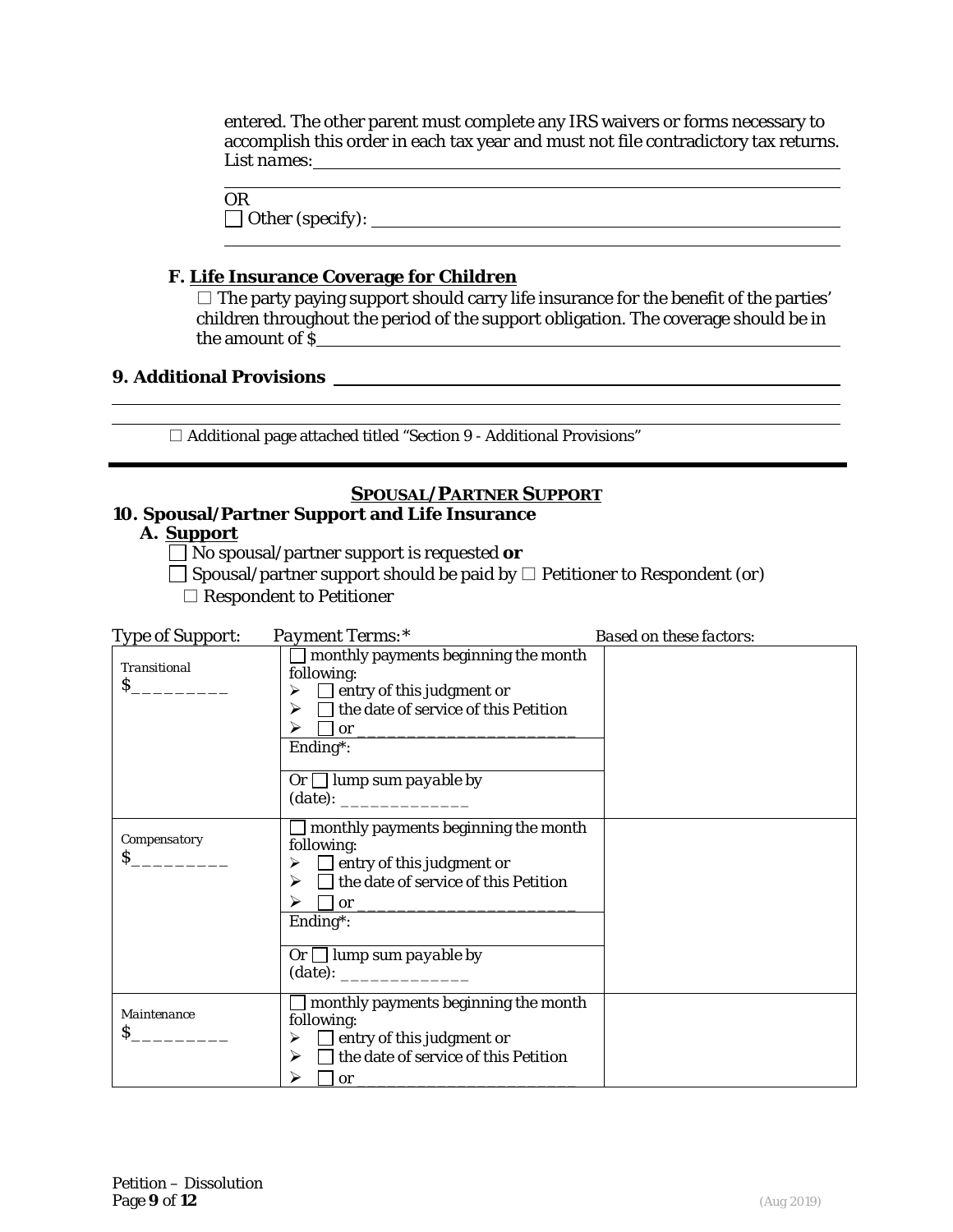| Ending <sup>*</sup> :                   |  |
|-----------------------------------------|--|
| Or $\Box$ lump sum payable by<br>(date) |  |

*\*All monthly payments are due by the 1st of the month. All payments end on the death of either party (unless an earlier event is specified above)*

## *Choose ONE option:*

All support payments should be made directly into recipient's checking or savings account. The spouse or partner receiving support must provide the paying spouse or partner with either current deposit slips or their bank name, account name, and account number.

To the Department of Justice, Child Support Accounting Unit, PO Box 14506, Salem, OR, 97309. The Department of Justice should provide all collection, accounting, disbursement, and enforcement services.

# **C. Life Insurance**

 $\square$  The party paying support should carry life insurance for the benefit of the other party throughout the period of the support obligation. The coverage should be in the amount of \$

# *PROPERTY AND DEBTS*

### **11. Real Property**

 $\Box$  Neither party has any interest in any real property in Oregon or any other place □Both parties have *or* {□ Petitioner □ Respondent has} an interest in real property at: *(address)*

□ Additional page attached titled "Section 11 - Real Property"

 $\square$  The legal description of the real property is attached as Exhibit  $\_\_$  and incorporated in this petition

This property should be distributed  $\Box$  equitably,  $or \Box$  as follows:

### **12. Personal Property**

*(Retirement benefits can be divided. See a lawyer if you want to do that.)*

 $\square$  The Petitioner and Respondent have divided between them all personal property that they own. This includes all personal effects, household goods, motor vehicles, pets, and other items of property. Neither party should claim items now in the possession of the other. *or*

 $\Box$  Petitioner and Respondent should be awarded an equitable distribution of the parties' personal property. This includes retirement benefits, pension plans, profit-sharing plans, deferred-compensation plans, and stock option plans held by the parties. *or*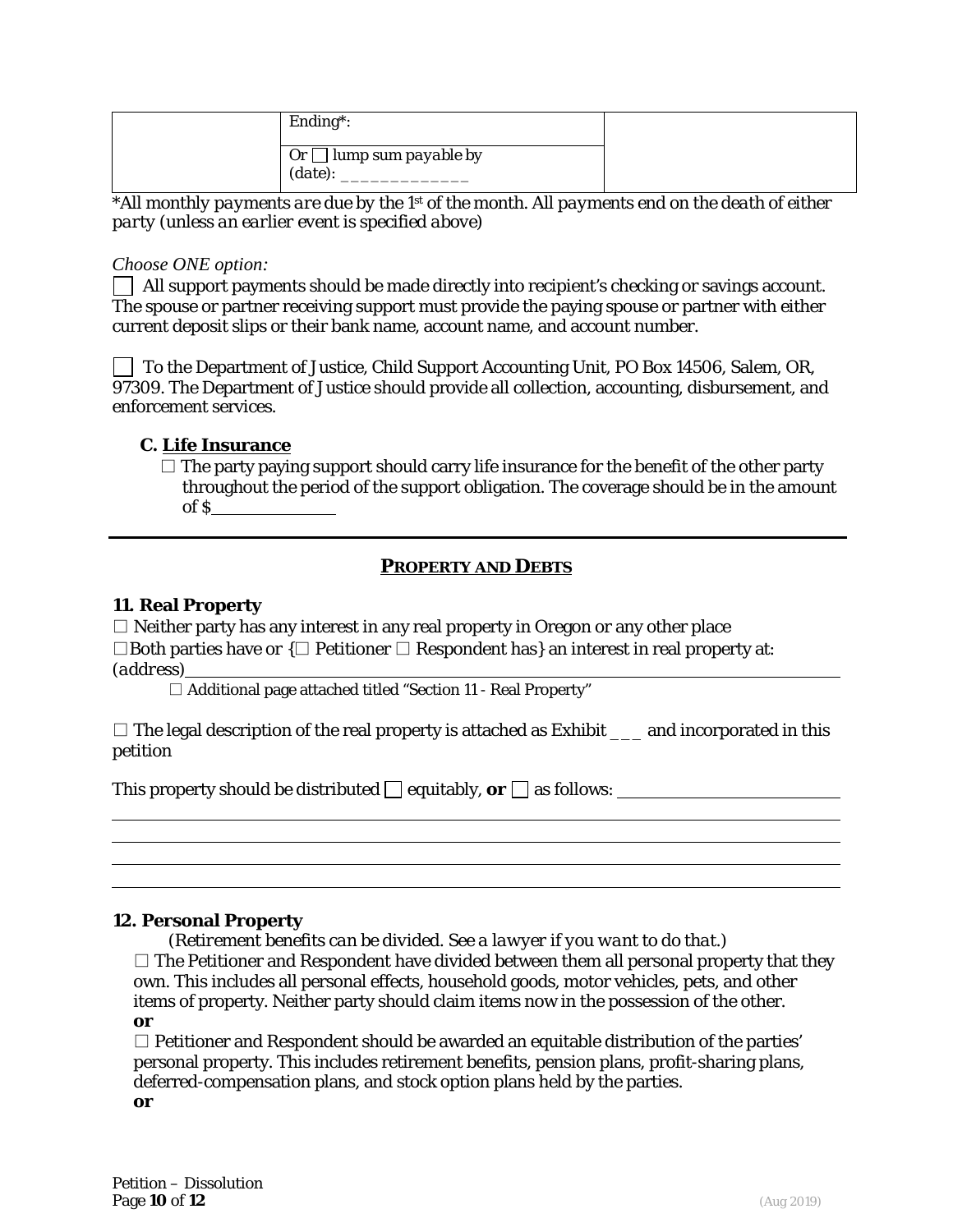$\square$  The parties' personal property should be divided as follows, with equitable distribution of any property not listed:

 $\square$  Petitioner should be awarded the following personal property:

 $\Box$  Additional page attached titled "Section 12 - Petitioner's Personal Property"

 $\square$ Petitioner should be awarded all of Petitioner's retirement benefits, pension plans, profit-sharing plans, deferred-compensation plans, and stock option plans held by Petitioner's employer, free of any interest by Respondent.

 $\Box$ Respondent should be awarded the following personal property:

 $\Box$  Additional page attached titled "Section 12 – Respondent's Personal Property"

<u> 1989 - Johann Stoff, deutscher Stoffen und der Stoffen und der Stoffen und der Stoffen und der Stoffen und d</u>

 $\Box$ Respondent should be awarded all of Respondent's retirement benefits, pension plans, profit-sharing plans, deferred-compensation plans, and stock option plans held by Respondent's employer, free of any interest by Petitioner.

#### **13. Distribution of Debts** Debts should be paid as follows:

| Name of Creditor<br>(who debt is owed to) | What debt is for | Amount | Who should pay (Petitioner or<br>Respondent) |
|-------------------------------------------|------------------|--------|----------------------------------------------|
|                                           |                  |        |                                              |
|                                           |                  |        |                                              |
|                                           |                  |        |                                              |
|                                           |                  |        |                                              |

 $\Box$  Additional page attached titled "Section 13 - Distribution of Debts"

Each spouse or partner should be responsible for the payment of all debts incurred individually since the date of their separation, all debts distributed to him or her by the court, *and* all debts secured by property distributed to him or her

Debts should be divided as of *(date)*:

#### **Transfer of Debts and Property**

Each party should be ordered to complete all property transfers required by the judgment within 30 days of the date of judgment. Each should execute, acknowledge, and deliver whatever documents are necessary to accomplish the distribution of debts and property ordered by the court. The judgment should operate to convey title if the either party fails to comply with this requirement.

### **14. Former Name**

□ My former name of should be restored

*(write the FULL name – first, middle, and last)*

# **15. Information required by ORS 107.085**

Age of Petitioner: <u>Age of Petitioner:</u> Respondent's contact address: